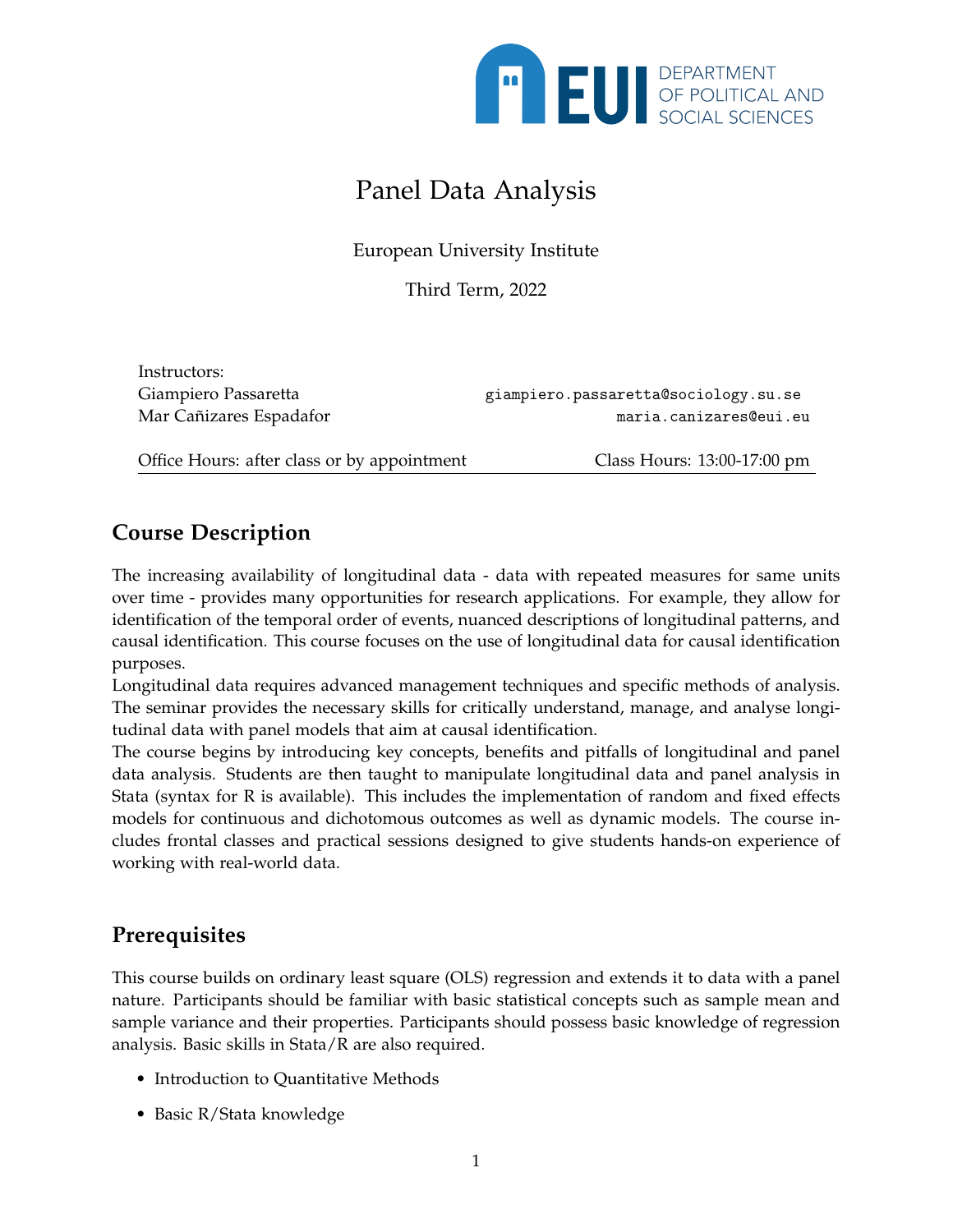### **Course Objectives**

This course is designed for researchers with a basic understanding and experience with longitudinal data but willing to deepen into the various statistical and econometric techniques related to panel analyses. By the end of the course researchers will be:

- 1. able to clean longitudinal data and set it up for analysis
- 2. understand and critically engage with terminology and concepts behind the use of longitudinal data for causal identification
- 3. understand and perform panel data analyses in Stata or R

#### **Course dates**

All classess take place from 13:00 to 17:00\*

**Week 1, 29/03.** Lecture I Location: *Sala Europa, Villa Schifanoia*

**Week 2, 05/04.** Lecture II-**Lab Session 1** Location: *Seminar Room 2, Badia*

**Week 3, 12/04.** Lecture III-**Lab Session 2** Location: *Seminar Room 2, Badia* **\*Change of time: 9.30-14.30h (with lunch break at 12.30h)**

**Week 4, 19/04.** Lecture IV-**Lab Session 3** Location: *Seminar Room 2, Badia*

**Week 5, 29/04.** Lecture V-**Lab Session 4** Location: *Theatre, Badia*

#### **Class Structure**

The class structure will be a lecture followed by a lab session covering the materials taught in the week prior. In the first week there will be no lab session. Students should complete each assignment in advance, although this is not mandatory. Lab sessions consists on solving handson exercises covering each week's topics.

#### **Assessments**

The assessment  $(1/0)$  is based on a take home exam building on the weekly problem sets and due a month (flexible) after the course ends. Researchers who work with panel data for their dissertation or term paper are encouraged to use their own data. The take home exam may be carried out in team with other researchers (for example, to advance on a collaborative project).